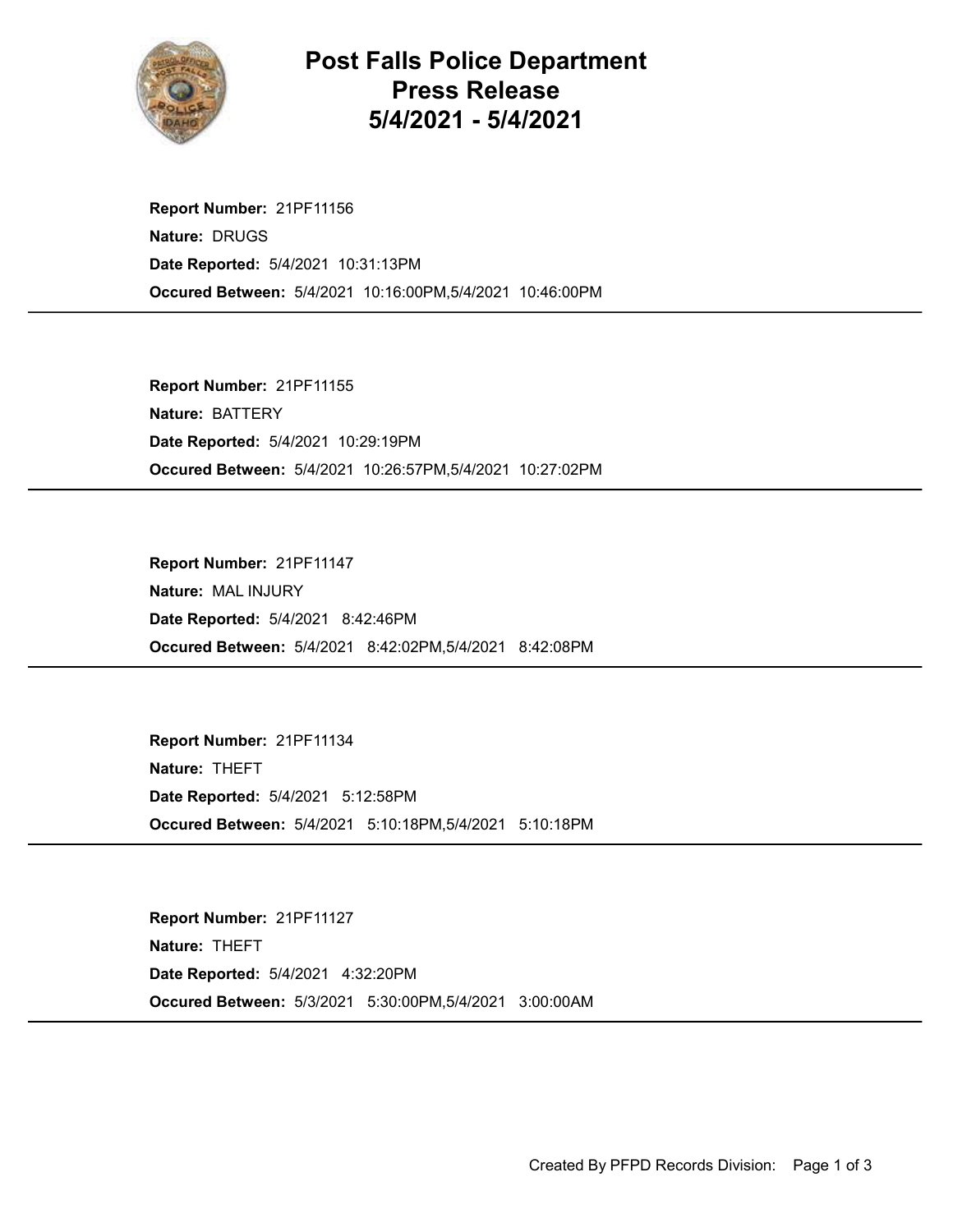Occured Between: 8/1/2020 12:00:00PM,2/1/2021 12:00:00PM Report Number: 21PF11114 Nature: FRAUD Date Reported: 5/4/2021 2:55:07PM

Occured Between: 5/4/2021 11:59:38AM,5/4/2021 11:59:38AM Report Number: 21PF11095 Nature: AGENCY ASSIST Date Reported: 5/4/2021 12:05:07PM

Occured Between: 10/1/2020 12:00:00PM,2/1/2021 12:00:00PM Report Number: 21PF11089 Nature: FRAUD Date Reported: 5/4/2021 10:41:02AM

Occured Between: 3/21/2021 11:59:00PM,3/22/2021 5:00:00AM Report Number: 21PF11081 Nature: RAPE Date Reported: 5/4/2021 9:19:15AM

Occured Between: 5/4/2021 9:14:12AM,5/4/2021 9:14:12AM Report Number: 21PF11078 Nature: BATTERY Date Reported: 5/4/2021 9:16:45AM

Occured Between: 5/4/2021 9:09:09AM,5/4/2021 9:09:09AM Report Number: 21PF11076 Nature: STOLEN PROPERTY Date Reported: 5/4/2021 9:09:24AM